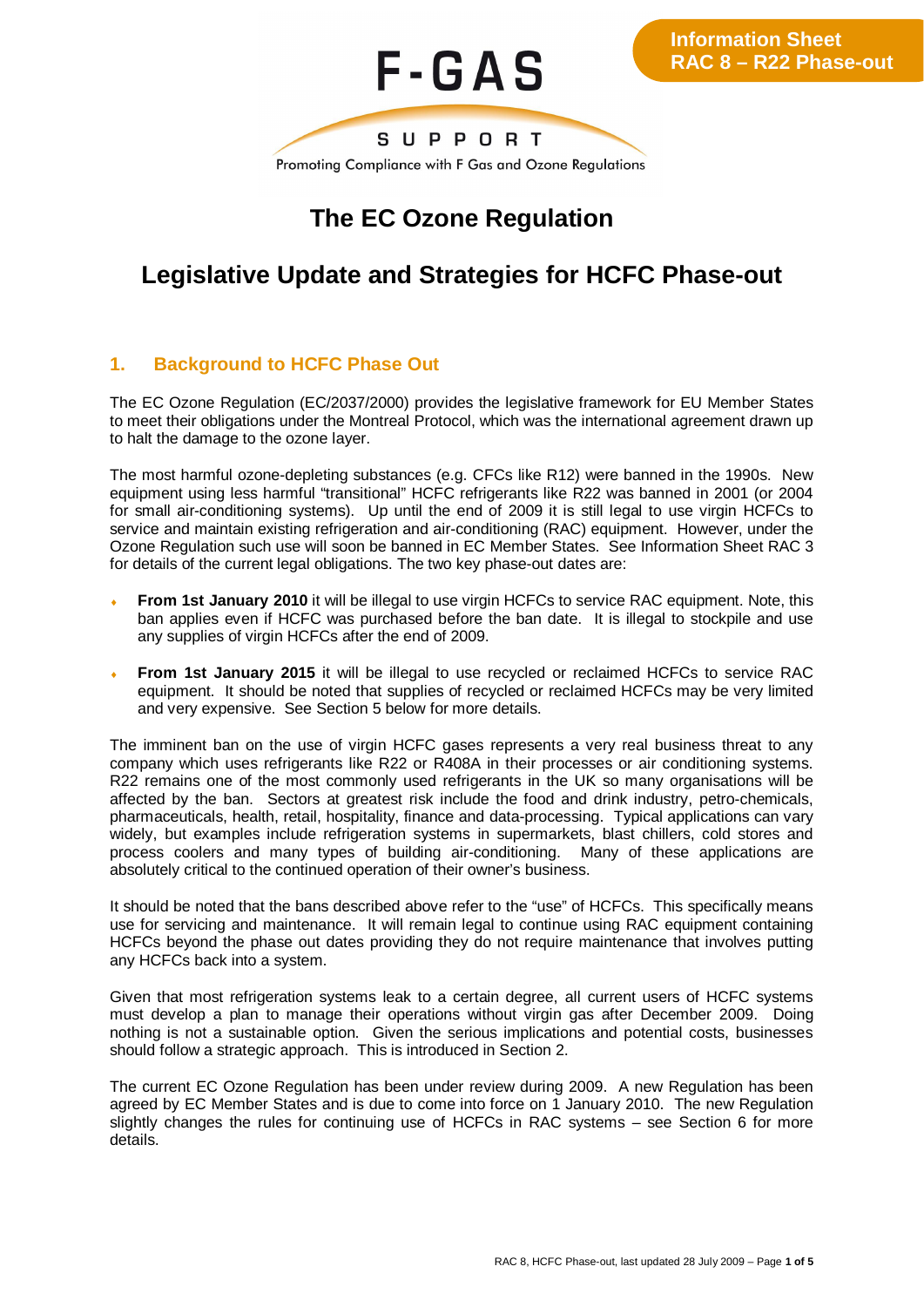# **2. HCFC Phase-Out Strategy**

The six point plan below provides a model for a successful phase-out strategy:

**Assess the Risk** – identify all systems containing HCFCs and estimate their associated business risk.

**Prioritise** – identify the most business-critical systems and address these first. But do not neglect all the other systems, these must also be managed.

**Determine the Phase-out Solution** – on a plant-by-plant basis, identify the most appropriate phase out solution. These are likely to fall within one of three main options: Replace, Convert or Leave As-Is. These are described in more detail in Section 3. Each plant must be assessed against a number of decision criteria to identify the optimum solution. These include system type, age, condition, availability and energy efficiency (see Section 4 for details).

**Planning and Budgeting** – develop a Phase-out Plan, with phased implementation of the Phase-out Solutions. Depending on the size of your operation, it is unlikely to be possible or desirable to carry out all the actions at once. This will need to be done in association with your refrigeration contractor, in order to ensure their own commitment.

**Implementation** – carry out the plan, with monitoring and regular review.

**Managed Use of Recycled and Reclaimed HCFCs** – due to the short period of time before the end of 2009, it is likely that many HCFC systems will still be in operation after the use of virgin HCFC gases is banned. Users of these systems should manage their own stocks of recycled HCFC gas or secure a supply of reclaimed HCFC gas (see Section 4). When systems are either replaced or converted, the recovered gas can be used to service other systems still using HCFCs (until the end of 2014). In addition, the continued use of systems containing HCFCs will be subject to regulations similar to those of the EC F gas Regulation (regular leak testing, prompt repair by qualified personnel and record-keeping) – see Section 6.

### **3. Phase-out Solutions**

After identifying all systems using HCFC refrigerants, each one should be assessed against decision criteria and assigned one of three main Phase-out Solutions. These are:

#### **3.1. Replace**

Some old systems, including those that are in poor condition, inefficient or not meeting their current (or forecast) cooling load, should be replaced with new systems using a non-ODS refrigerant. These can include HFCs (but these must comply with the EC F gas Regulations) or a "natural" refrigerant like hydrocarbons, ammonia or carbon dioxide.

This option can have a number of important benefits, most importantly the opportunity to significantly improve energy efficiency. It may also be possible to reduce the charge of refrigerant, either by using new "critical charge" systems or by employing secondary coolants. Replacement is however likely to be the most expensive option in up-front cost terms (around 10 times more than a conversion).

#### **3.2. Convert**

For many types of RAC system, which are in good order, it will be possible to recommend a Convert Solution.

This covers a range of actions, from a relatively simple "retrofill" operation (using one of the "service" or "drop-in" HFC refrigerants that are compatible with the system's existing mineral oil) to a more comprehensive modification to a standard HFC refrigerant (which will require a new type of oil at least, and may require additional compressor and/or heat exchanger capacity).

There are a number of "drop-in" gases offered by the main refrigerant suppliers (HFC 417A, HFC 422A, HFC 422D are some of the main ones). They are however all mixtures, with component gases which boil at slightly different temperatures and pressures - a phenomenon known as "glide". This is common with many of the other HFC refrigerants (which are widely used in direct expansion systems) and the industry has become familiar with this property. There is not, however, a recognised "retrofill" solution for flooded or pump-circulation systems. If you have a flooded HCFC system, then you should approach your refrigeration contactor or an independent consultant as soon as possible.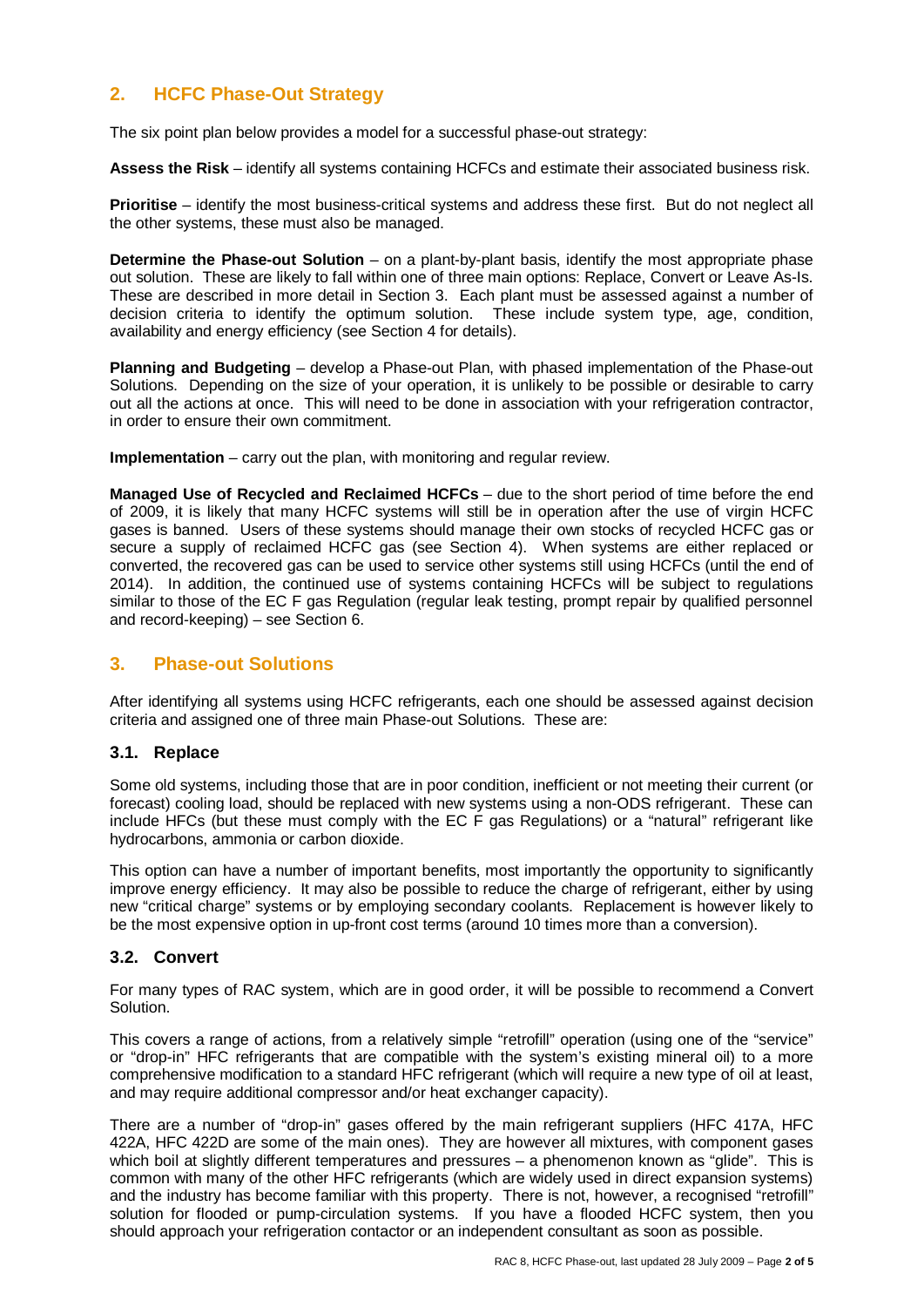Whilst a conversion is often a practical option it must be noted that a converted plant may have less cooling capacity and / or be less efficient than the original system. Also, the conversion must be carried out by expert contractors to ensure that refrigerant leakage does not get worse after the conversion.

#### **3.3. Leave As-Is**

This is not a "do nothing" option. It is only applicable if:

- (a) a guaranteed stock of recycled HCFC is assured; or
- (b) the system represents no business-critical risk.

Case (a) may be appropriate if it is not practical to either Replace or Convert the system. This may be true if, say for a large petro-chemical plant, shut-downs only occur every 2 years and the refrigeration system must be kept running in the meantime. This is however a risky option, since leaks are unpredictable both in frequency and scale.

Case (b) may be appropriate for say small split air-conditioning systems in non-critical offices. These systems are typically very reliable and may continue to operate without trouble for many years. They can then be replaced relatively quickly and cheaply with new systems using a non-ODS refrigerant.

### **4. Decision Criteria**

The decision to either Replace, Convert or Leave an HCFC plant should be based on a number of criteria. There is no automatic decision algorithm and a balanced assessment must be made of each criterion for each plant. These criteria will include:

**System Type** – does the system use "direct expansion" or a "flooded" evaporator? Direct expansion (or DX) systems may be suitable for conversion to an HFC replacement gas, but flooded systems need further consideration. This is an important distinction and requires an assessment by an experienced refrigeration or air conditioning engineer.

**Age** – refrigeration and air-conditioning plant over 20 years old are likely to be approaching the end of their natural life and should probably be replaced. Systems under 10 years should probably be retrofilled. The bulk of HCFC systems will be between 10 to 20 years old and these should be assessed further. As a further guide, if a system has previously been converted from R12 or R502 to R22, then this should also be replaced and not converted a second time.

**Condition** – if a system has been well maintained and is in good condition, this would tend to be more suitable for a Convert solution. Records of refrigerant leakage are important indicators to the likely success of a "retrofill" operation.

**Meeting Current Requirements** – due to the rapid rate of change in many industries, many refrigeration systems are no longer operating within their original design specification. This is likely to impinge on operating performance, reliability and energy efficiency. The HCFC Phase Out presents an opportunity to Replace the system (or alter it) to meet the current and forecast application requirements.

**Energy Efficiency** – capital costs of commercial and industrial refrigeration and air-conditioning systems are typically around 20% of the total lifetime costs. The benefits of replacing an old system with a new energy-efficient system should be assessed. New options such as free-cooling can be specified to provide significant on-going savings.

**Availability** – system-specific characteristics must be considered to identify the correct option. Some systems are so "embedded" within the factory or building that replacement may be almost impossible. Alternatively, it may be possible to build a replacement plant alongside the existing HCFC plant and then switch-over with the minimum or disruption.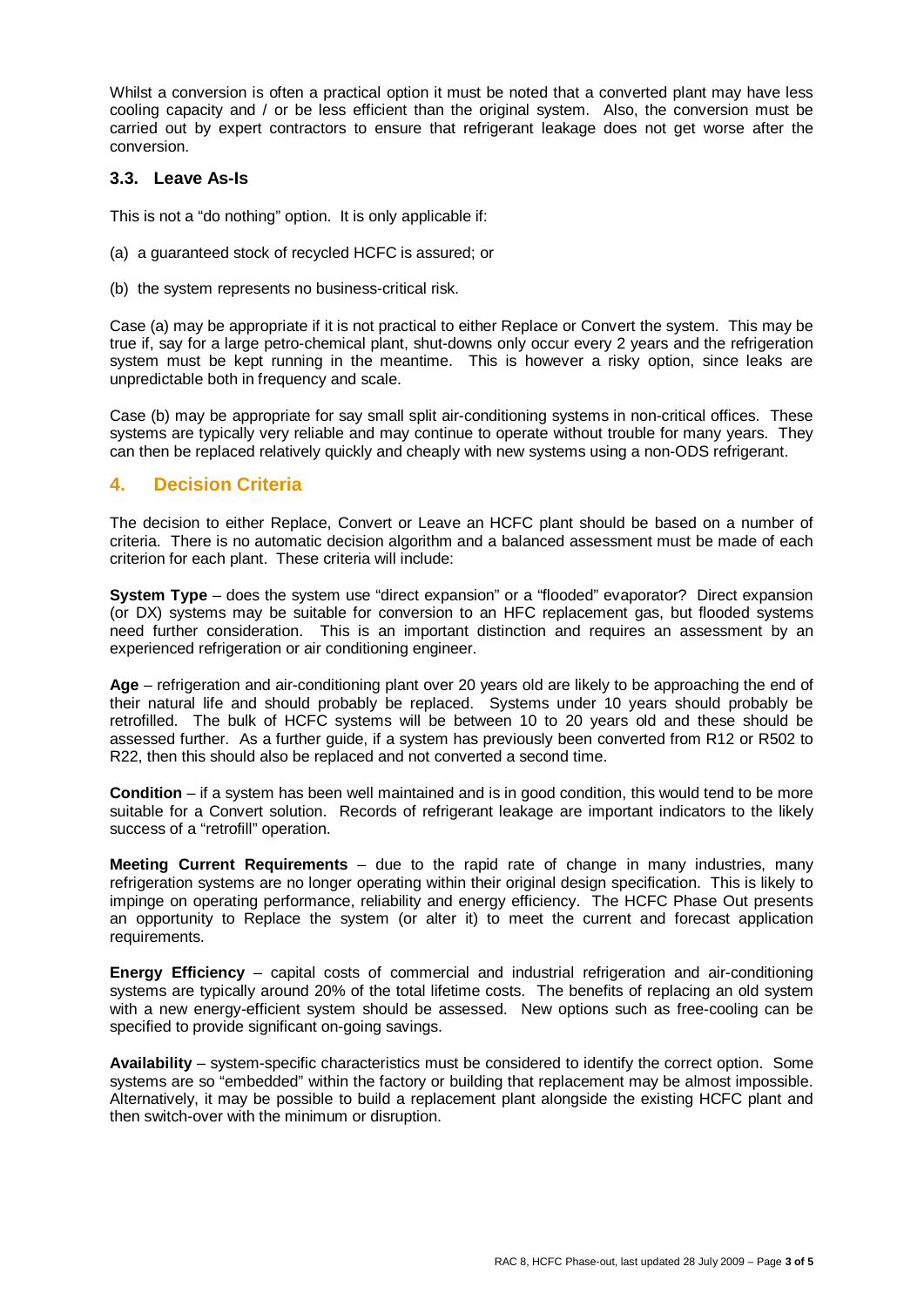# **5. Availability and Permitted Use of Recycled HCFCs**

The availability and price of *reclaimed* HCFC gases after the end of December 2009 are very uncertain. There are anecdotal stories of some large industrial companies reserving guaranteed stocks of *reclaimed* R22, and being prepared to pay almost any price.

Any company anticipating using *reclaimed* HCFCs to maintain systems after the end of 2009 should contact their refrigeration supplier to discuss how to meet the anticipated demand. Indeed, due to the impending deadline on the use of virgin HCFCs, suppliers are likely to run-down their stocks of virgin gases before the actual deadline, so stocks may become limited before the end of December 2009.

The current EC Ozone Regulation has been reviewed during 2009 and the proposed new legislation**<sup>1</sup>** includes an important distinction between "recycled" and "reclaimed" gases.

*Recycled HCFCs* – recovered HCFC gas that has been subject only to a basic cleaning process (this might include mechanical filtering and moisture removal). *Recycled* HCFCs may only be used by either the undertaking which carried out the recovery (in most cases the refrigeration contractor) or the undertaking for which the recovery was carried out (the owner). *Recycled* HCFCs may not be placed on the market – "placing on the market" means the supplying or making available to third persons within the Community for payment or free of charge. For example, the owner could use the *recycled* HCFC in RAC equipment at other sites they operate from but they cannot sell recycled HCFC to a third party.

*Reclaimed HCFCs* – recovered HCFC gas that has been chemically reprocessed to a specified standard. *Reclaimed* HCFCs may be placed on the wider market and used by undertakings other than the original contractor and owner. *Reclaimed* HCFCs must be held in containers labelled as such, with information on the batch number and name and address of the reclamation facility.

It is worth noting that use of recycled HCFCs is more risky than use of reclaimed HCFCs. This is because reclaimed material has been reprocessed to a specified quality that is suitable for use in a refrigeration system whereas recycled material is of an unknown quality – it might contain contaminants that could impair the performance of a refrigeration plant. As a general rule it is worth spending a bit more to get recovered refrigerant properly reprocessed into reclaimed fluid.

Where *recycled* or *reclaimed HCFCs* are used, the RAC equipment should be labelled to show:

- The quantity and type of recycled/reclaimed HCFC added in the system, and
- The label elements set out in Annex I to Regulation EC/1272/2008 for substances or mixtures classified as Hazardous to the Ozone Layer.

Those recovering *HCFCs* for *recycling* or *reclamation* should also consider the following points if intending to store the materials on site:

- <sup>i</sup> The holder should ensure that cylinders used to store *recovered/recycled HCFCs* remain within their statutory pressure test validation period.
- <sup>i</sup> Recovered *HCFCs* pending *recycling* or *reclamation* are hazardous waste. Therefore recovered HCFCs should be handled as hazardous waste as required under the Hazardous Waste Regulations**<sup>2</sup>** . Facilities storing recovered *HCFCs* must register with the Environment Agency as an exempt waste operation. This would allow storage of up to 18 tonnes for a maximum period of 6 months. Storage of *recycled* or *reclaimed HCFCs* does not require a permit. Any storage of recovered *HCFCs*, other than immediately prior to *recycling* or transfer for *reclamation*, requires an exemption.

.

**<sup>1</sup>** Proposed amendments as published by the Council of the European Union dated 30 March 2009

**<sup>2</sup>** In Scotland the Special Waste Regulations apply, contact SEPA for more details